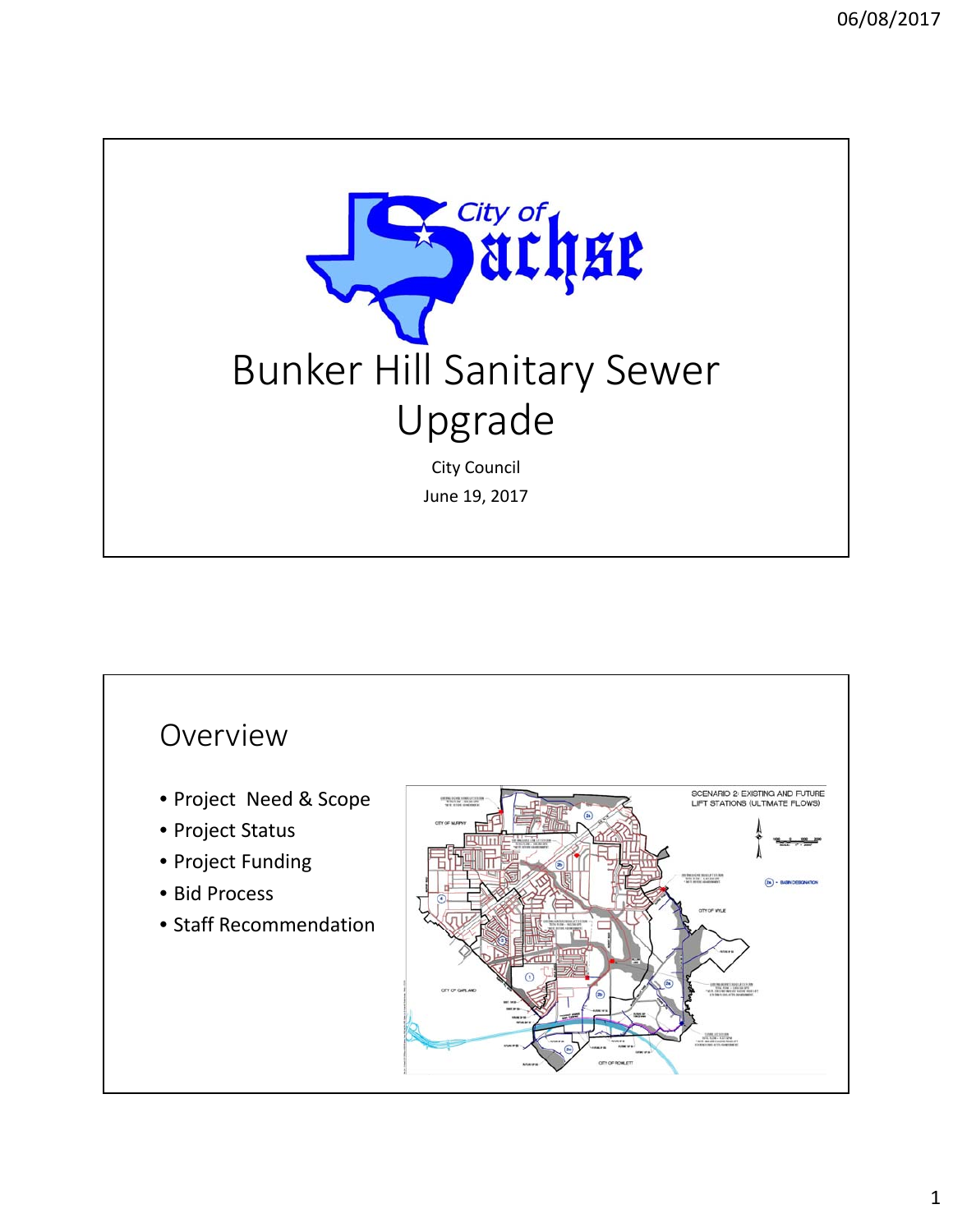

## Project Status

- The engineering design was completed in 2013.
- However, the property owner of the tract of land on the south side of Sewell Elementary was unwilling to dedicate the necessary easement for the project.
- The property was recently sold to a developer, allowing the City to be able to work with the new property owner.
- City staff worked with the developer of the Senior living project on Miles Road to secure the final easement needed for the project. The developer agreed to provide the easement at no cost to the City.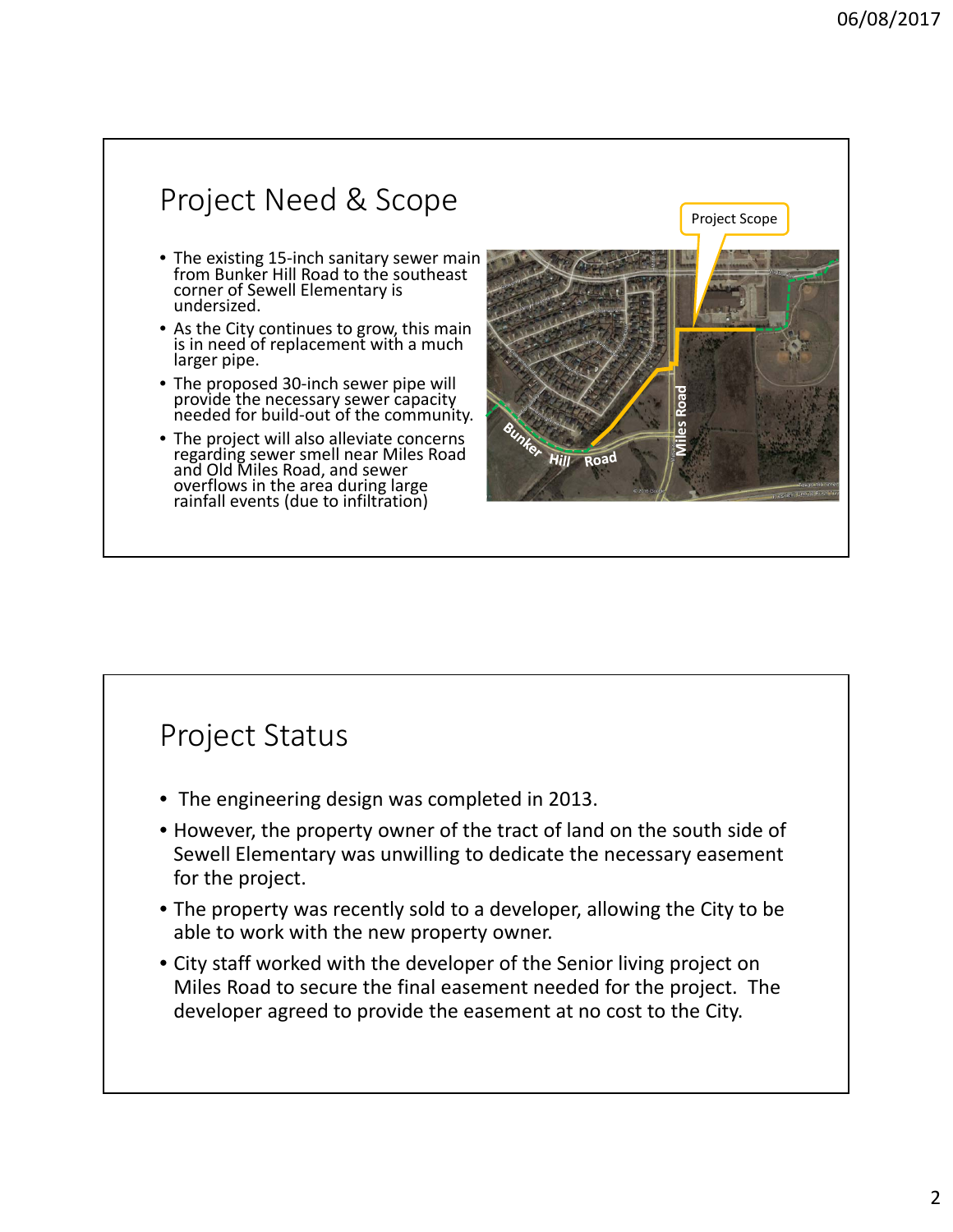## Project Funding • The City Council originally included funding for construction of the **City of Sachse** project in the Fiscal Year 2012‐13 2011-2021 Capital Improvements Plan & Budget as shown in the FY 2016‐ **Impact Fee Analysis for** 2017 Capital Improvement Plan. Water, Sanitary Sewer<br>And Thoroughfares • The FY 16-17 Capital Improvement Plan includes funding for chge construction of the project in the amount of \$775,000.00 through Sanitary Sewer Impact Fees. Prepared By: <sup>#</sup>CobbFendley 6801 Gaylord Parkway, Suite 302<br>Frisco, Texas 75034<br>P. 972 335 3214 | F. 972 335 3202<br>www.cobbfendley.com

## Bid Process

- The project was advertised for bid in the Sachse News, and through an online bid advertising website, www.civcast.com.
- City Staff held <sup>a</sup> non‐mandatory pre‐bid meeting on May 23rd. Based upon the questions received, staff issued one addendum on Friday, May 26th.
- Bids were opened and publicly read aloud on June 6th. Twelve bids were received.
- The lowest qualified bidder is Wilson Contractor Services, LLC, with a bid of \$692,147.63.
- Wilson Contractor Services, LLC has recently completed several projects in the City of Sachse, including the 3rd sewer connection to Garland.
- Construction is planned to begin this summer, after the Red White & Blue Blast.